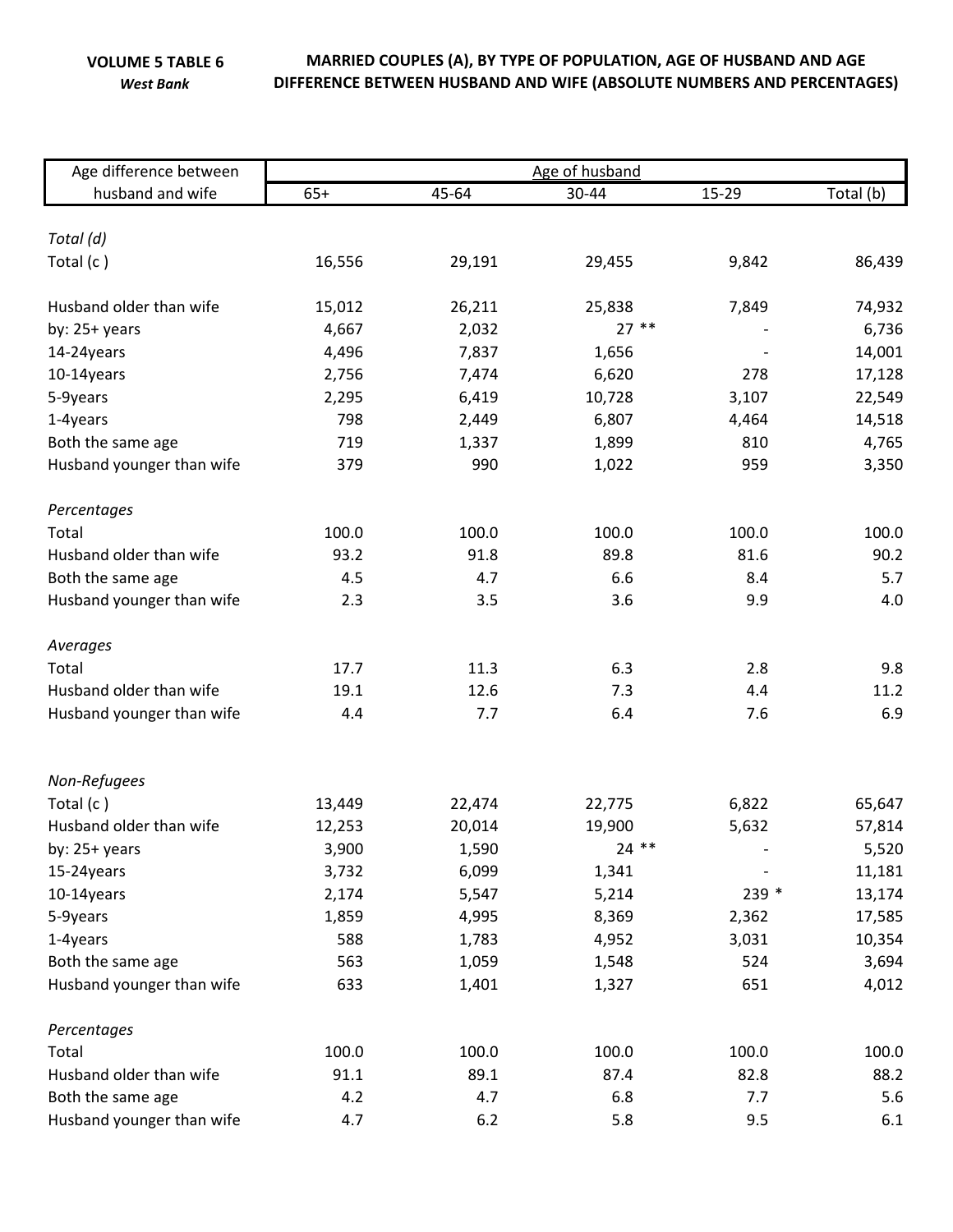| Averages                  |          |          |         |          |       |
|---------------------------|----------|----------|---------|----------|-------|
| Total                     | 17.5     | 11.0     | 6.3     | 3.4      | 9.9   |
| Husband older than wife   | 19.3     | 12.7     | 7.5     | 4.6      | 11.5  |
| Husband younger than wife | 2.0      | 4.6      | 3.7     | 4.5      | 3.3   |
| Refugees                  |          |          |         |          |       |
| Total (c)                 | 1,586    | 3,471    | 3,029   | 1,068    | 9,291 |
| Husband older than wife   | 1,422    | 3,201    | 2,720   | 861      | 8,207 |
| by: $25+$ years           | 386      | 256      |         |          | 644   |
| 15-24years                | 423      | 842      | $206 *$ |          | 1,472 |
| 10-14years                | 258      | 897      | 622     | $9 * *$  | 1,786 |
| 5-9years                  | 212      | 811      | 1,080   | 334      | 2,437 |
| 1-4years                  | $143 *$  | 395      | 812     | 518      | 1,868 |
| Both the same age         | 70 **    | $130*$   | $149*$  | $61***$  | 410   |
| Husband younger than wife | $37**$   | 76 **    | $93 *$  | $119*$   | 325   |
| Percentages               |          |          |         |          |       |
| Total                     | 100.0    | 100.0    | 100.0   | 100.0    | 100.0 |
| Husband older than wife   | 93.0     | 94.0     | 91.8    | 82.8     | 91.8  |
| Both the same age         | $4.6$ ** | $3.8*$   | $5.0*$  | $5.8$ ** | 4.6   |
| Husband younger than wife | $2.4$ ** | $2.2$ ** | $3.1 *$ | $11.4*$  | 3.6   |
| Averages                  |          |          |         |          |       |
| Total                     | 16.6     | 11.2     | 6.5     | 2.5      | 9.6   |
| Husband older than wife   | 18.0     | 12.2     | 7.2     | 3.9      | 10.7  |
| Husband younger than wife | $4.7$ ** | $9.9$ ** | $4.3 *$ | $6.0*$   | 6.3   |
| Refugee Camps             |          |          |         |          |       |
| Total (c)                 | 1,259    | 2,706    | 3,008   | 1,057    | 8,141 |
| Husband older than wife   | 1,119    | 2,486    | 2,635   | 853      | 7,094 |
| by: $25+$ years           | 298      | 159 *    | $3**$   |          | 461   |
| 15-24years                | 269      | 767      | $81**$  |          | 1,117 |
| 10-14years                | 273      | 859      | 618     | $22**$   | 1,772 |
| 5-9years                  | $212 *$  | 481      | 1,082   | 293      | 2,068 |
| 1-4years                  | $67$ **  | $220*$   | 851     | 538      | 1,676 |
| Both the same age         | 80 **    | $115 *$  | $167 *$ | 86 **    | 448   |
| Husband younger than wife | $35***$  | 65 **    | $123 *$ | 89 **    | 312   |
| Percentages               |          |          |         |          |       |
| Total                     | 100.0    | 100.0    | 100.0   | 100.0    | 100.0 |
| Husband older than wife   | 90.7     | 93.2     | 90.1    | 83.0     | 90.3  |
| Both the same age         | $6.5$ ** | $4.3 *$  | $5.7 *$ | $8.4$ ** | 5.7   |
| Husband younger than wife | $2.8$ ** | $2.4$ ** | $4.2 *$ | $8.6$ ** | 4.0   |
| Averages                  |          |          |         |          |       |
| Total                     | 15.7     | 11.5     | 5.6     | 2.7      | 8.8   |
| Husband older than wife   | 17.4     | 12.5     | 6.6     | 4.1      | 10.1  |
| Husband younger than wife | $4.0**$  | $7.1$ ** | $8.1 *$ | $8.1**$  | 7.4   |